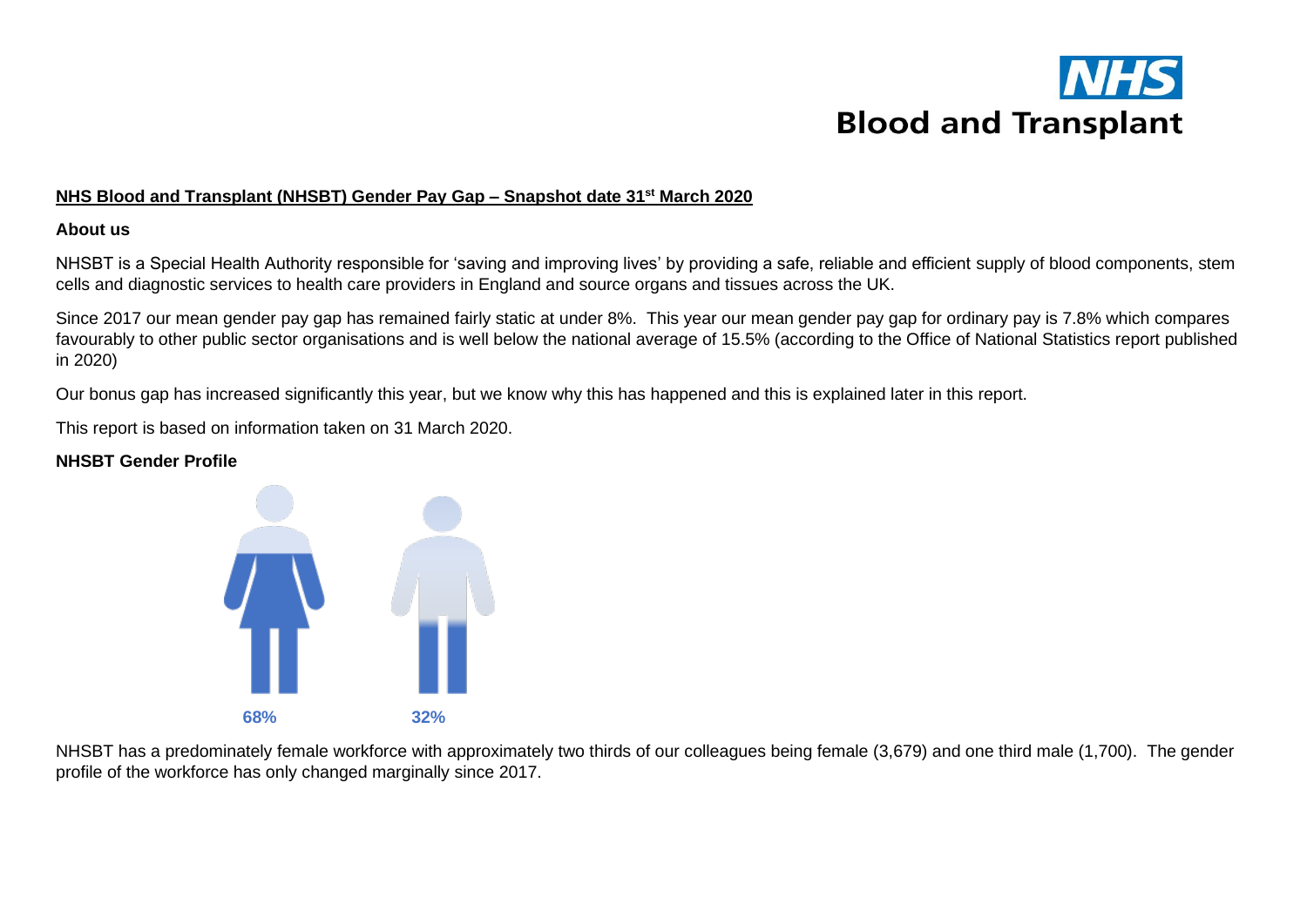# **NHSBT Gender Pay Gap**

Our Gender Pay Gap for ordinary pay, as at 31<sup>st</sup> March 2020 is reported as follows:

| <b>Women's earnings are:</b> |                                |
|------------------------------|--------------------------------|
| <b>Mean Gender Pay Gap</b>   | 7.8% lower than men's earnings |
| <b>Median Gender Pay Gap</b> | 6.7% lower than men's earnings |

As shown in the data below the mean gender pay gap has remained fairly static for the last four years. At the same time the median (mid-point) gap has increased steadily with a slightly bigger increase for this round of reporting. The median pay gap is the difference between the 'middle' male and 'middle' female earner. One explanation for this steeper rise is potentially due to the changes in the number of men and women in the pay quartiles (as shown below). The number of men in quartile 1 (lowest paid) reduced from 437 in 2019 to 391 in 2020 whereas there was an increase in women in this quartile from 888 to 950 respectively. This coupled with increases to the number of women in quartile 3 and 4 compared to increases in men in quartile 2 and 4 will have helped maintain the GPG average but has affected the middle values therefore increasing the median.

The table and graph below show our ordinary pay gap since 2017.

#### Gr

| <b>Ordinary Pay</b>      |            |               |  |  |
|--------------------------|------------|---------------|--|--|
| <b>Snapshot</b>          | <b>GPG</b> | <b>GPG</b>    |  |  |
| <b>Date</b>              | Mean       | <b>Median</b> |  |  |
| 31 <sup>st</sup> Mar '17 | 7.9%       | 5.0%          |  |  |
| 31 <sup>st</sup> Mar '18 | 7.6%       | 5.4%          |  |  |
| 31 <sup>st</sup> Mar '19 | 7.6%       | 5.6%          |  |  |
| 31 <sup>st</sup> Mar '20 | 7.8%.      | $6.7\%$       |  |  |



Our Gender Pay Gap continues to be determined by two main factors:

1) The higher proportion of men in more senior (higher paid) roles; combined with

2) The higher proportion of women in more junior roles (lower paid roles)

The ordinary pay element of the Gender Pay Gap is calculated using basic pay and other payments such as shift allowances and Recruitment and Retention Premia. Our figures do not include on-call payments as they do not meet the ACAS definition of on-call payments.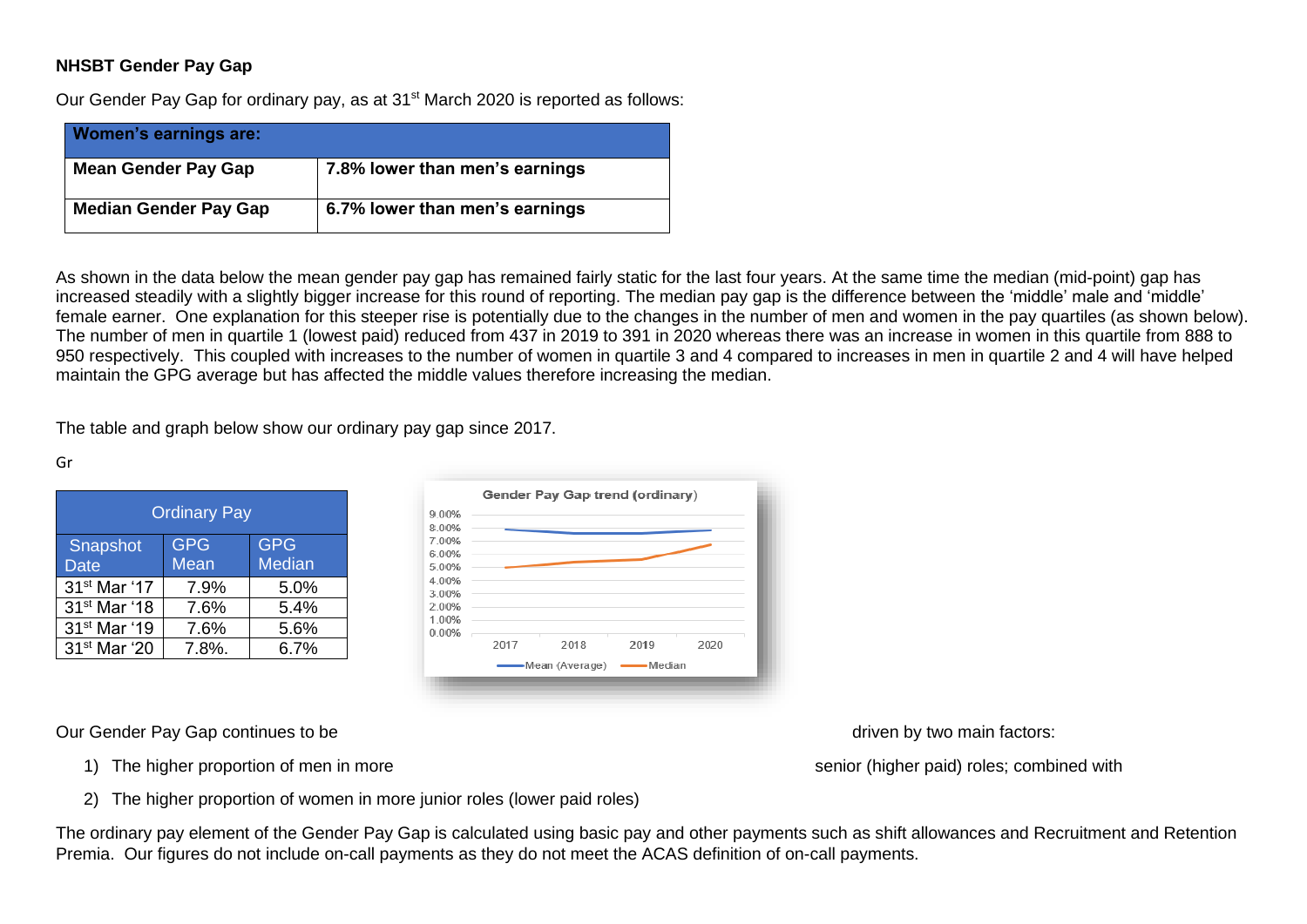## **Pay Structure**

All NHSBT staff, except for board/executives and medics are bound by the NHS Terms and Conditions of Service (formerly known as Agenda for Change ) that contains the national agreement on pay and conditions of service. The NHS Terms and Conditions pay bands range from band 2 (lowest paid) up to band 9.

The table below, shows the percentage of males and females in each pay band.



The red line on the graph above indicates the overall percentage of women in the organisation and therefore highlights that there are fewer women in higher paid roles (pay band 8b and above).

This can also be seen in the charts below when comparing ordinary pay of men and women using salary quartiles.

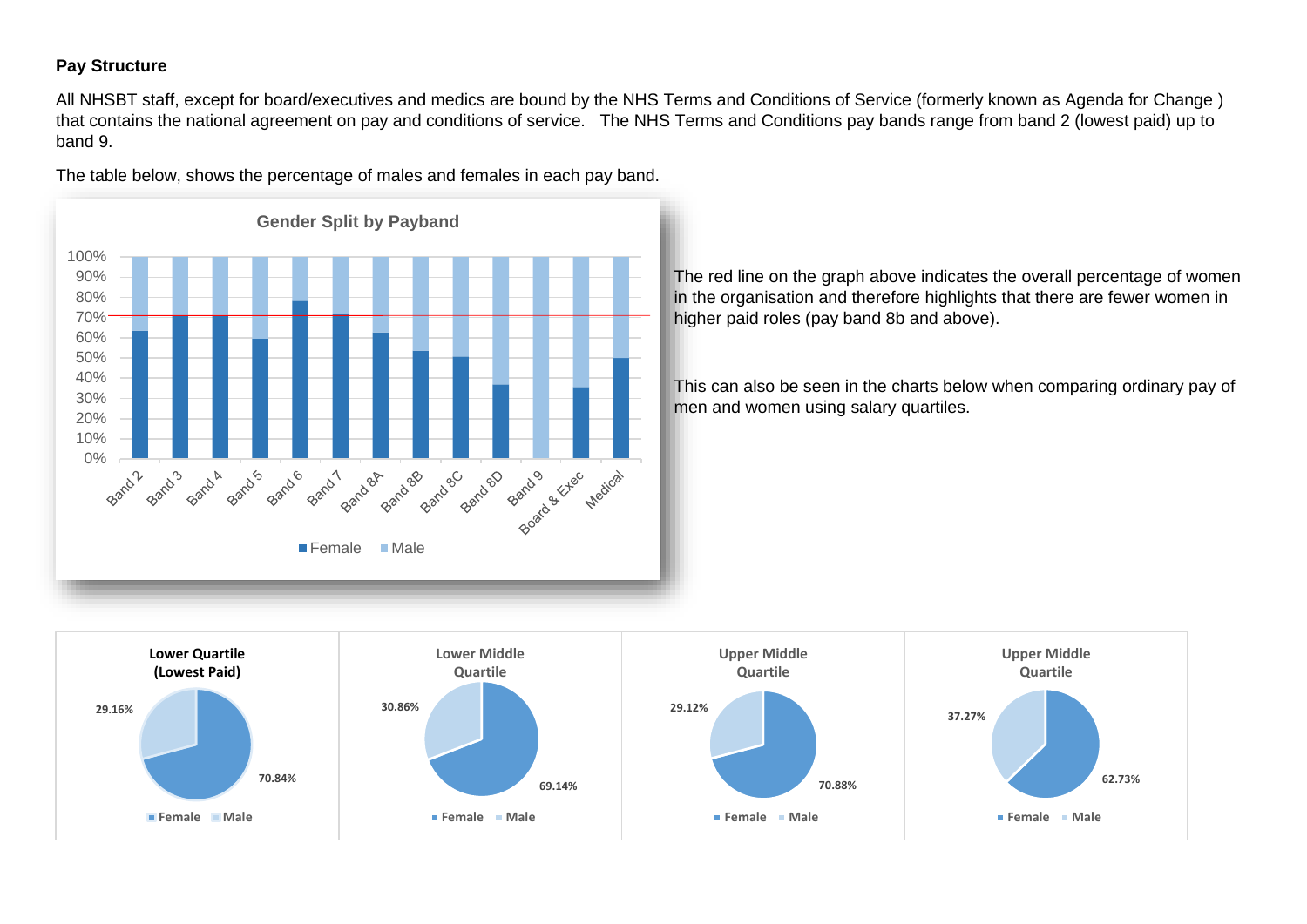# **NHSBT Gender Bonus Pay Gap**

We are also required to report our gender pay gap for the bonus payments that we have made. Our bonus pay gap as at 31<sup>st</sup> March 2020 is reported as follows:

| Women's bonuses are:                       |                        |
|--------------------------------------------|------------------------|
| Difference in Mean Bonus Payments          | 54.8% lower than men's |
| <b>Difference in Median Bonus Payments</b> | 62.5% lower than men's |

It is worth noting that for the first three years of GPG reporting, NHSBT's bonus pay comprised of payments made under the Clinical Excellence Awards (CEAs) scheme and the Very Senior Manager/Executive Senior Manager (VSM/ESM) bonus scheme. CEA's are made to Senior Medical staff under their terms and conditions. However, this round of reporting, on the snapshot date of 31<sup>st</sup> March 2020, only included CEAs because there weren't any bonus payments made to VSM/ESMs in the qualifying period.

In the 12 months ending 31<sup>st</sup> March 2020, 19 females had received a CEA award compared to 5 males. Bonus payments, in the form of CEAs are paid to very few of our staff, with only 0.52% of females being paid a bonus compared to 0.29% of males. The table and chart below show how our mean and median for our bonus pay gap has changed over the four years of reporting

| <b>Bonus Pay</b>               |                           |                             |  |  |
|--------------------------------|---------------------------|-----------------------------|--|--|
| <b>Snapshot</b><br><b>Date</b> | <b>GPG</b><br><b>Mean</b> | <b>GPG</b><br><b>Median</b> |  |  |
| 31 <sup>st</sup> Mar '17       | 44.5%                     | 48.7%                       |  |  |
| 31 <sup>st</sup> Mar '18       | 32.9%                     | 53.2%                       |  |  |
| 31 <sup>st</sup> Mar '19       | 26.3%                     | 28.6%                       |  |  |
| 31 <sup>st</sup> Mar '20       | 54.8%                     | 62.5%                       |  |  |



The chart above clearly shows the changes over the past four years relating to our bonus pay gap.

Whilst this is not ideal, we do understand why this has happened. As a result of our Gender Pay Gap action planning, especially over the last couple of years,